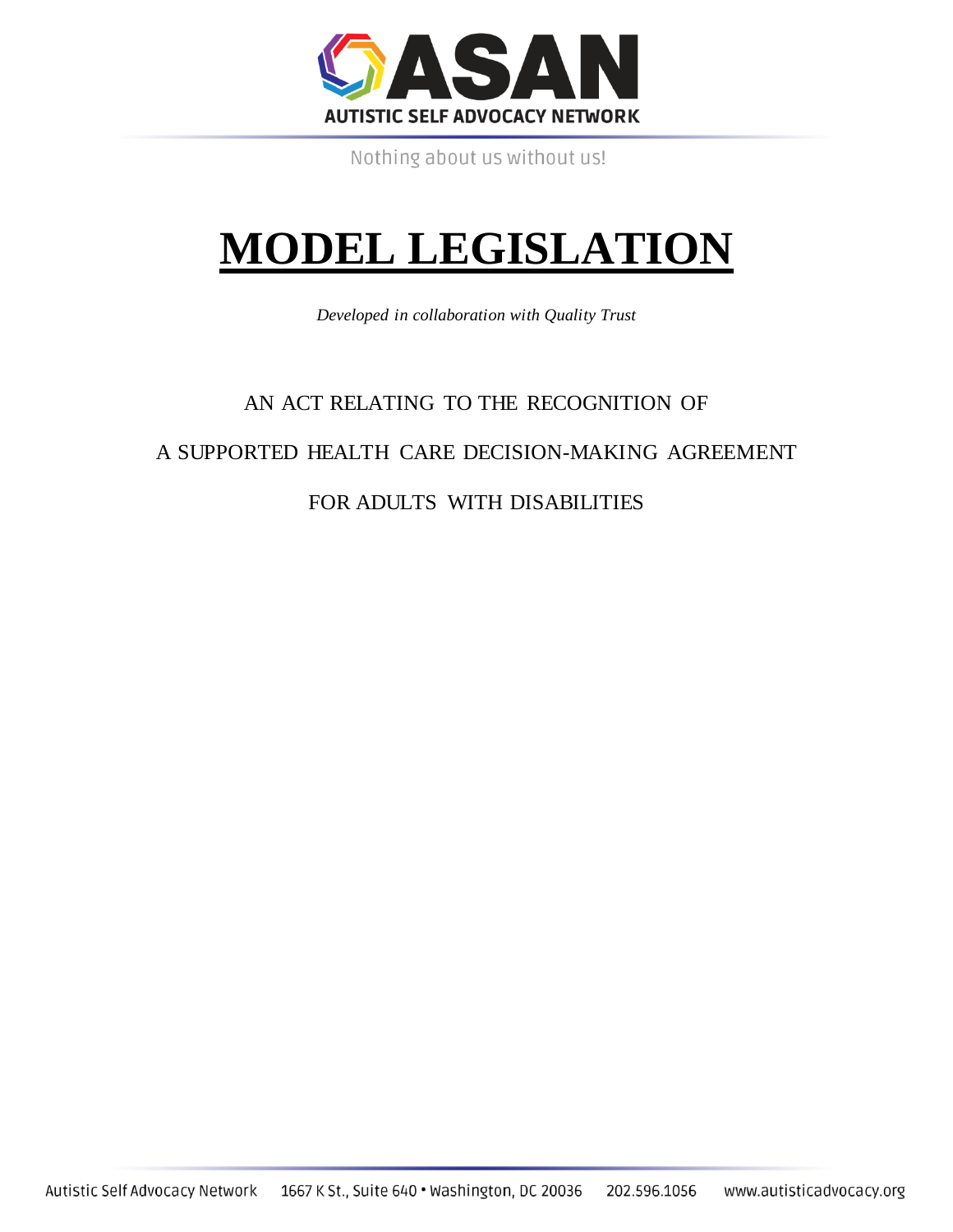

| 1  | Sec. 1. SHORT TITLE. |     |                                                                                                      |
|----|----------------------|-----|------------------------------------------------------------------------------------------------------|
| 2  |                      |     | This act may be cited as the Supported Health Care Decision-Making Agreement Act.                    |
| 3  | Sec. 2. DEFINITIONS. |     |                                                                                                      |
| 4  | (a)                  |     | "Adult" means anyone who has reached 18 years of age;                                                |
| 5  | (b)                  |     | "Disability" means a physical or mental impairment that substantially limits one or more             |
| 6  |                      |     | major life activities of such individual;                                                            |
| 7  | (c)                  |     | "Health care" means                                                                                  |
| 8  |                      | (1) | Any examination, diagnosis, procedure, therapy, or treatment undertaken to prevent                   |
| 9  |                      |     | or manage any disease, illness, ailment or physical or mental health condition,                      |
| 10 |                      | (2) | Any procedure undertaken for the purpose of an examination or a diagnosis,                           |
| 11 |                      | (3) | Any medical, surgical, obstetrical, psychiatric, or dental treatment,                                |
| 12 |                      | (4) | Anything done that is ancillary to any examination, diagnosis, procedure or                          |
| 13 |                      |     | treatment,                                                                                           |
| 14 |                      | (5) | Palliative care,                                                                                     |
| 15 |                      | (6) | And a treatment plan;                                                                                |
| 16 | (d)                  |     | "Supported Health Care Decision-Making" means supports and services that help an adult               |
| 17 |                      |     | with a disability make his or her own health care decisions, including assistance monitoring health, |
| 18 |                      |     | obtaining, scheduling, and coordinating health services, understanding health care information and   |
| 19 |                      |     | options, making decisions with respect to health care, and communicating those decisions to          |
| 20 | others;              |     |                                                                                                      |
| 21 | (e)                  |     | "Supported Health Care Decision-Making Agreement" is an agreement between an adult                   |
| 22 |                      |     | with a disability and a supporter or supporters entered into under this act;                         |
| 23 | (f)                  |     | "Supporter" means an individual who:                                                                 |
| 24 |                      | (1) | Is 18 years of age or older, and                                                                     |
| 25 |                      | (2) | Does not have a conflict of interest included in Section 4.                                          |
| 26 | Sec. 3. PURPOSE.     |     |                                                                                                      |
| 27 |                      |     | The purpose of this Act is to create an alternative to guardianship, maximize autonomy, and improve  |

health care outcomes for adults with disabilities by permitting adults with disabilities to name supporters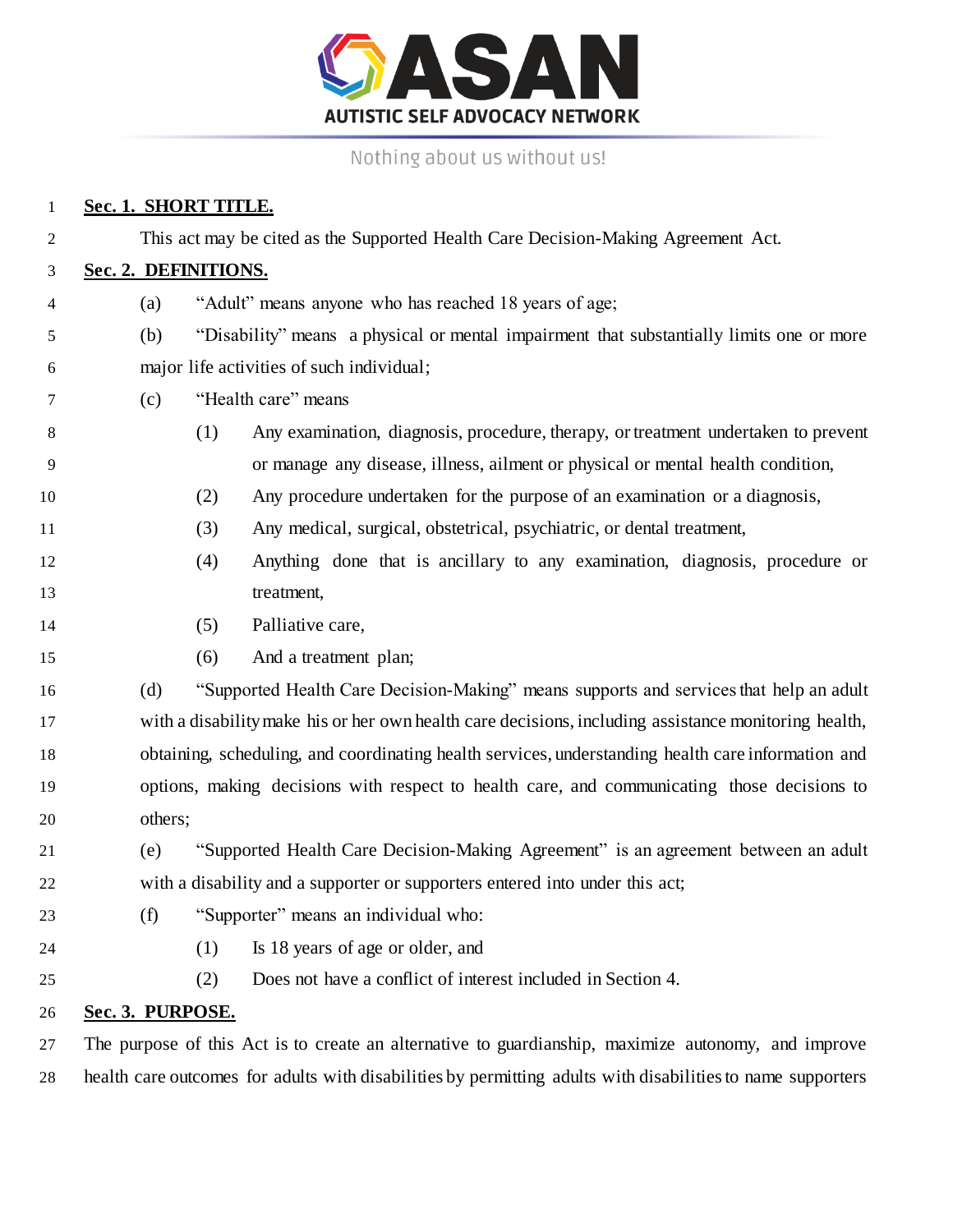

 to help them understand health-related information and options so they can make their own health care decisions.

#### **Sec. 4. CONFLICT OF INTEREST.**

 The following individuals are considered to have a conflict of interest that disqualifies them from being appointed or serving as a supporter in a supported health care decision-making agreement:

- (a) A person who has a financial interest in a lawsuit concerning or affecting the adult with a disability;
- (b) A person who has filed a pending petition for guardianship or conservatorship over the adult with a disability, when the adult with a disability was not previously subject to guardianship or conservatorship by that person, unless the person withdraws the petition;
- (c) A person who is indebted to the adult with a disability;
- (d) A person asserting a claim adverse to the adult's real or personal property;
- (e) A person or an immediate family member of a person who provides personal care or health care services to the adult with a disability for compensation, with the exception of a person who provides independent living or home health services to the adult with a disability in a home- and community-based setting, as defined at 42 C.F.R. § 441.301(b)(4), that is not a provider-owned or controlled residential setting as set forth at 42 C.F.R. § 441.301(b)(4)(vi);
- (f) A person or a relative of a person who is an employee of a nursing home, group home, or other facility in which the adult with a disability resides and through which the adult receives care or health care services. "Facility" shall not include a home- or community-based setting, as defined at 42 C.F.R. § 441.301(b)(4), that is not a provider-owned or controlled residential setting as set forth at 42 C.F.R. § 441.301(b)(4)(vi).

#### **Sec. 5. SCOPE OF SUPPORTED HEALTH CARE DECISION-MAKING AGREEMENT.**

- (a) In a supported health care decision-making agreement, an adult with a disability may voluntarily, without undue influence or coercion, authorize his or her supporter or supporters to do any or all of the following:
- 
- (1) To access, collect, or obtain or assist the adult in accessing, collecting or obtaining any information that is relevant to pending or future health care decision(s) from any person including, but not limited to, medical, psychological, financial, educational, or treatment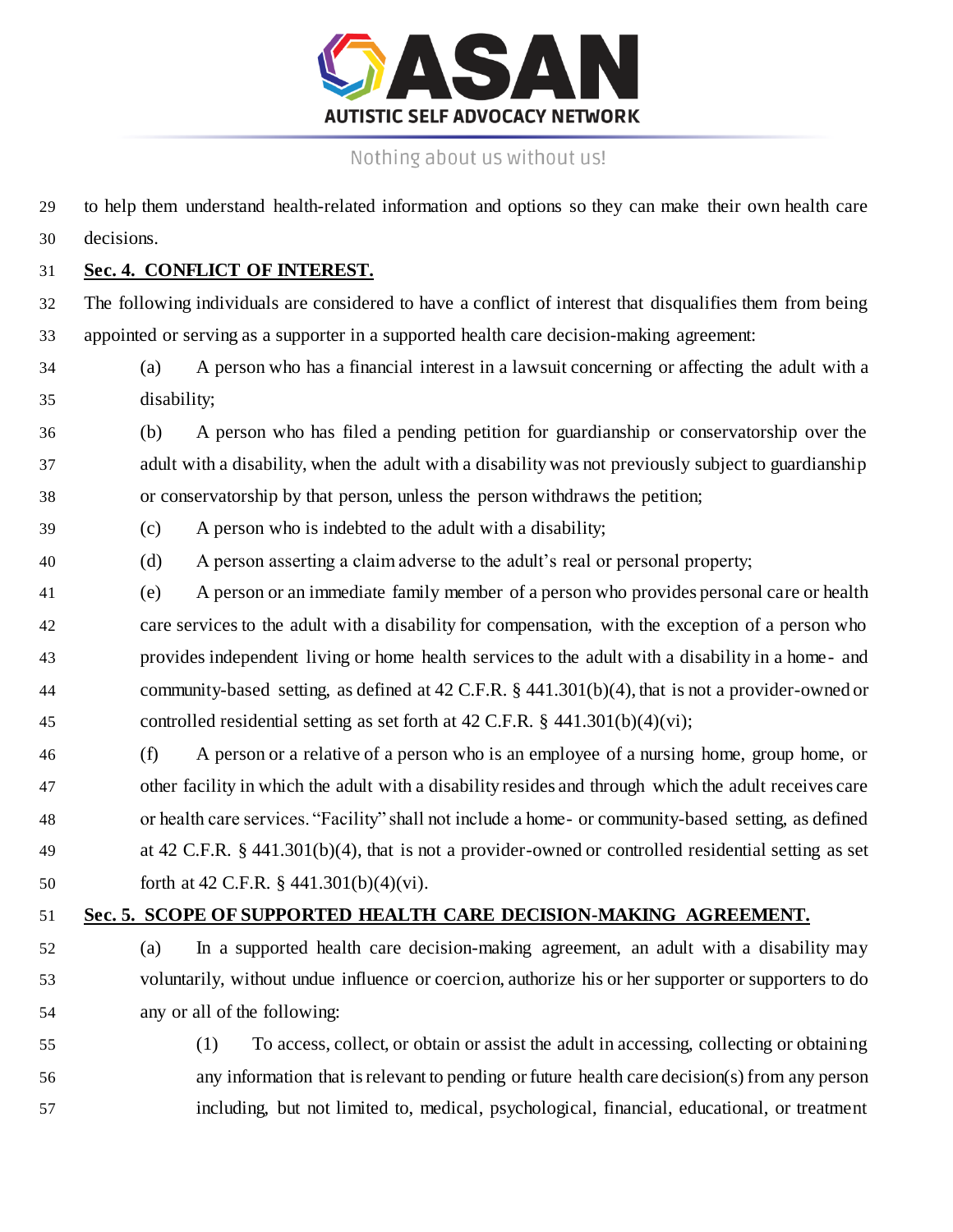

- records or research, as the adult's personal representative pursuant to the Health Insurance Portability and Accountability Act (HIPAA), 42 C.F.R. § 164.502;
- 

(2) To assist the adult with a disability in understanding that information;

- (3) To assist the adult with a disability in understanding the options, responsibilities and consequences of the health care decision(s) to be made so the adult can make his or her own decision(s); and
- (4) To communicate or to assist the adult in communicating his or her decisions to other persons, including health care providers.
- (b) A supporter may assist the adult with a disability in understanding the options, responsibilities and consequences in order to make health care appointments and to make major and minor health care decisions, but is not authorized to make such decisions on behalf of the adult with a disability or to exert undue influence over the person's decision-making. The supporter must ensure that the decision reflects the adult's preferences and/or expressed interests, even if the supporter feels that the adult's decision is not in his or her best interests.
- (c) The following form is known as a "supported health care decision-making agreement." An adult with a disability may use a supported health care decision-making agreement to name a supporter and grant some or all of the authority set out in this chapter to that supporter. A supported health care decision-making agreement in substantially the following form demonstrates the intent of the adult with a disability to enter into a supported health care decision-making agreement with the supporter and has the meaning and effect prescribed by this subchapter. The following form is not exclusive, and other forms of supported health care decision-making agreements may be used so long as they demonstrate the adult's intent to enter into a such an agreement, name a supporter and grant some or all of the authority set out in this chapter to that supporter: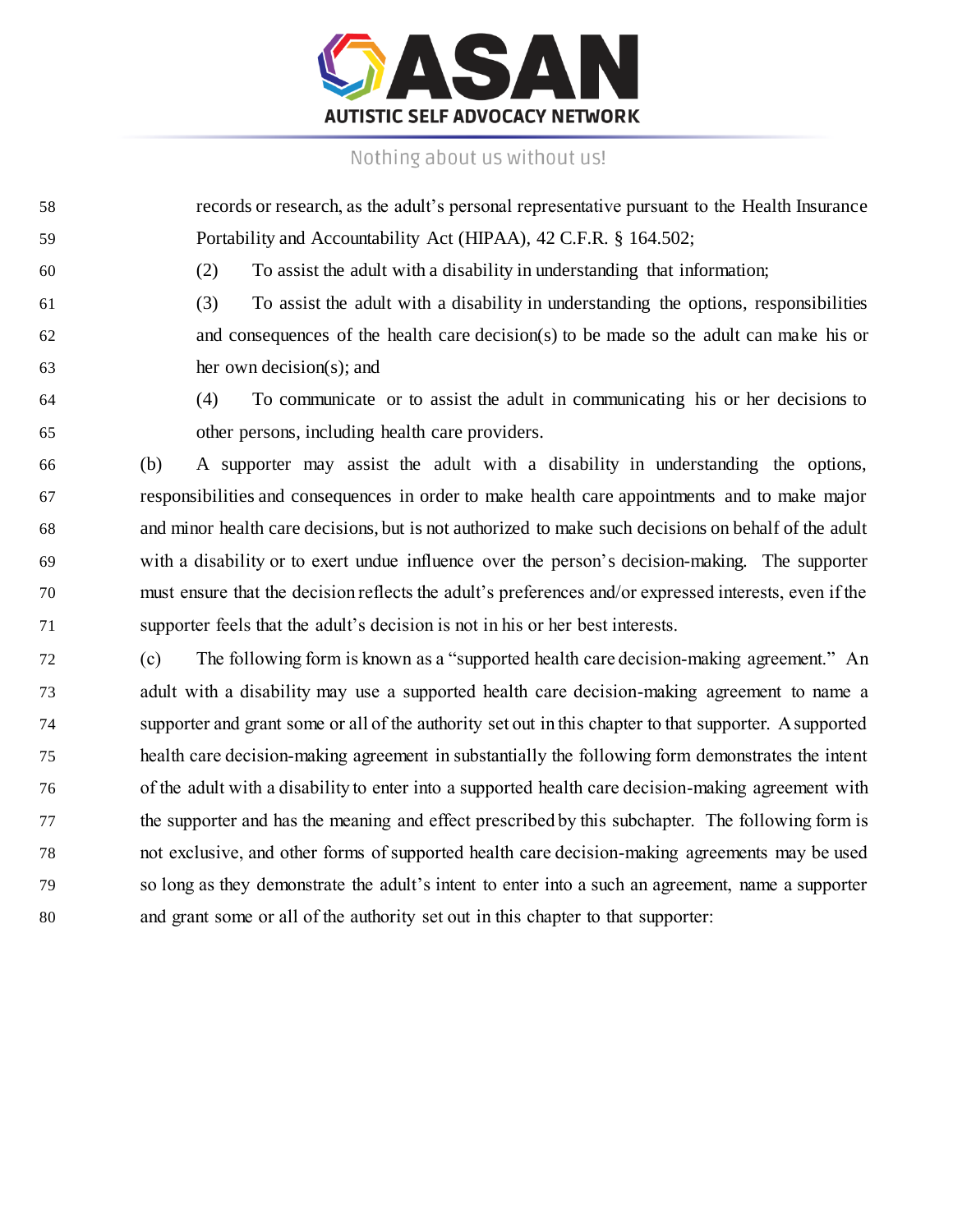

| 81             | SUPPORTED HEALTH CARE DECISION-MAKING AGREEMENT                                                                                                                                                                                                                                                             |  |  |
|----------------|-------------------------------------------------------------------------------------------------------------------------------------------------------------------------------------------------------------------------------------------------------------------------------------------------------------|--|--|
| 82<br>83<br>84 | Notice of Rights: to be read aloud or otherwise communicated, in the presence of the notary,<br>to all parties to the agreement. The form of communication shall be appropriate to the needs of the<br>individual with the disability, including that individual's language and sensory processing wants or |  |  |
| 85             | needs.                                                                                                                                                                                                                                                                                                      |  |  |
| 86             |                                                                                                                                                                                                                                                                                                             |  |  |
| 87             | This is a form that you can use to appoint a person to help you make health care decisions.                                                                                                                                                                                                                 |  |  |
| 88             |                                                                                                                                                                                                                                                                                                             |  |  |
| 89             | You have the right to make your own health care decisions and the right to decide who helps you                                                                                                                                                                                                             |  |  |
| 90             | make those decisions. If you do not want the person named in this form to help you make health care                                                                                                                                                                                                         |  |  |
| 91             | decisions, you do not have to sign this agreement.                                                                                                                                                                                                                                                          |  |  |
| 92             |                                                                                                                                                                                                                                                                                                             |  |  |
| 93<br>94       | If you sign this agreement, you still have the right to make the final decision about your health<br>care. Your health care supporter cannot force you to accept health care that you do not want, or take away                                                                                             |  |  |
| 95             | health care that you do want.                                                                                                                                                                                                                                                                               |  |  |
| 96             |                                                                                                                                                                                                                                                                                                             |  |  |
| 97             | You can add another supporter by signing a new form appointing the other supporter.                                                                                                                                                                                                                         |  |  |
| 98             |                                                                                                                                                                                                                                                                                                             |  |  |
| 99             | You can cancel this agreement at any time. You can cancel this agreement in writing or by                                                                                                                                                                                                                   |  |  |
| 100            | otherwise making it clear to the supporter that you want the agreement to be canceled.                                                                                                                                                                                                                      |  |  |
| 101            |                                                                                                                                                                                                                                                                                                             |  |  |
| 102            |                                                                                                                                                                                                                                                                                                             |  |  |
| 103            |                                                                                                                                                                                                                                                                                                             |  |  |
| 104            |                                                                                                                                                                                                                                                                                                             |  |  |
| 105            | <b>Appointment of Supporter</b>                                                                                                                                                                                                                                                                             |  |  |
| 106            |                                                                                                                                                                                                                                                                                                             |  |  |
| 107            | (insert your name), agree that:<br><b>I</b> , <u>in the set of the set of the set of the set of the set of the set of the set of the set of the set of the set of the set of the set of the set of the set of the set of the set of the set of the set of the set of the </u>                               |  |  |
| 108            | Name:                                                                                                                                                                                                                                                                                                       |  |  |
| 109            | Address:                                                                                                                                                                                                                                                                                                    |  |  |
| 110            | Phone Number:                                                                                                                                                                                                                                                                                               |  |  |
| 111            |                                                                                                                                                                                                                                                                                                             |  |  |
| 112            | is my supporter.                                                                                                                                                                                                                                                                                            |  |  |
| 113            | <b>Authority of Supporter</b>                                                                                                                                                                                                                                                                               |  |  |
| 114<br>115     |                                                                                                                                                                                                                                                                                                             |  |  |
| 116            | My supporter has my permission to do the following things, except for the ones I have crossed out:                                                                                                                                                                                                          |  |  |
| 117            | 1. Access or obtain any information that will help me make health care decisions, including, but not                                                                                                                                                                                                        |  |  |
| 118            | limited to, medical, psychological, financial, educational, or treatment records or research, as my                                                                                                                                                                                                         |  |  |
| 119            | personal representative under the Health Insurance Portability and Accountability Act (HIPAA), 42                                                                                                                                                                                                           |  |  |
| 120            | C.F.R. $§$ 164.502;                                                                                                                                                                                                                                                                                         |  |  |
| 121            | 2. Help me access or obtain any information that will help me make health care decisions, including,                                                                                                                                                                                                        |  |  |
| 122            | but not limited to, medical, psychological, financial, educational, or treatment records or research;                                                                                                                                                                                                       |  |  |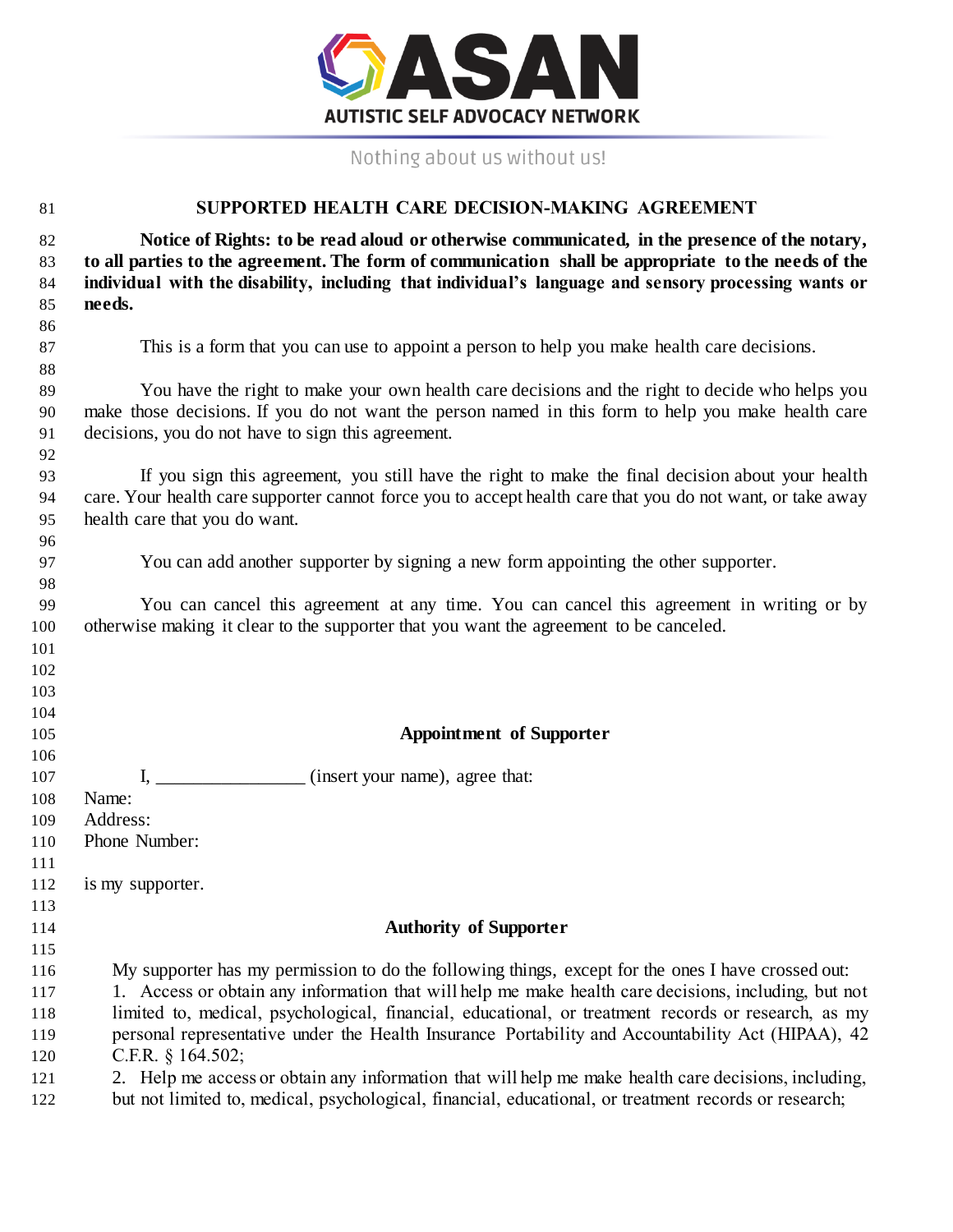

| 123        | 3. Help me make appointments with doctors, dentists, therapists, case managers, or other health care                                 |  |  |
|------------|--------------------------------------------------------------------------------------------------------------------------------------|--|--|
| 124        | providers;                                                                                                                           |  |  |
| 125        | 4. Help me keep track of information about my health care, including my medical records, and                                         |  |  |
| 126        | whether I have had recommended medical check-ups, tests and vaccines;                                                                |  |  |
| 127        | 5. Help me with my health care plan, including, but not limited to, taking medications, monitoring                                   |  |  |
| 128        | blood sugar, administering insulin, and refilling prescriptions;                                                                     |  |  |
| 129        | 6. Help me understand information about health care decisions I have to make, now or in the future,                                  |  |  |
| 130        | so that I can make my own decisions about my health care;                                                                            |  |  |
| 131        | 7. Communicate or assist me in communicating my decision to other persons.                                                           |  |  |
| 132        |                                                                                                                                      |  |  |
| 133<br>134 | I DO DO NOT give my supporter permission to talk to doctors when I am not present or when I am<br>temporarily unable to communicate. |  |  |
| 135        |                                                                                                                                      |  |  |
| 136        | I _DO _DO NOT give my supporter permission to access psychotherapy notes or other information                                        |  |  |
| 137        | about conversations I have had during mental health counseling, substance abuse counseling, or group or                              |  |  |
| 138        | family therapy.                                                                                                                      |  |  |
| 139        |                                                                                                                                      |  |  |
| 140        | This agreement does not give my supporter the authority to make decisions about my health care for me,                               |  |  |
| 141        | or to influence me to make decisions that do not reflect my expressed wishes and preferences. My                                     |  |  |
| 142        | supporter's consent to providing or withholding treatment is not a substitute for my consent.                                        |  |  |
| 143        |                                                                                                                                      |  |  |
| 144        | <b>Additional Authority or Limitations</b>                                                                                           |  |  |
| 145        |                                                                                                                                      |  |  |
| 146        | ON THE FOLLOWING LINES YOU MAY GIVE SPECIAL INSTRUCTIONS LIMITING OR                                                                 |  |  |
| 147        | ADDING TO THE RIGHTS GRANTED TO YOUR SUPPORTER.                                                                                      |  |  |
| 148        |                                                                                                                                      |  |  |
| 149        |                                                                                                                                      |  |  |
| 150        |                                                                                                                                      |  |  |
| 151        |                                                                                                                                      |  |  |
| 152        | ,我们也不会有什么。""我们的人,我们也不会有什么?""我们的人,我们也不会有什么?""我们的人,我们也不会有什么?""我们的人,我们也不会有什么?""我们的人                                                     |  |  |
| 153        |                                                                                                                                      |  |  |
| 154        |                                                                                                                                      |  |  |
| 155        |                                                                                                                                      |  |  |
| 156        |                                                                                                                                      |  |  |
| 157        | <b>Effective Date of Supported Health Care Decision-Making Agreement</b>                                                             |  |  |
| 158        |                                                                                                                                      |  |  |
| 159        | This agreement takes effect:                                                                                                         |  |  |
| 160        | _ Immediately                                                                                                                        |  |  |
| 161        | _ On the following date: ______                                                                                                      |  |  |
| 162        |                                                                                                                                      |  |  |
| 163        | This agreement ends:                                                                                                                 |  |  |
| 164        | When I cancel it                                                                                                                     |  |  |
| 165        | On the following date:                                                                                                               |  |  |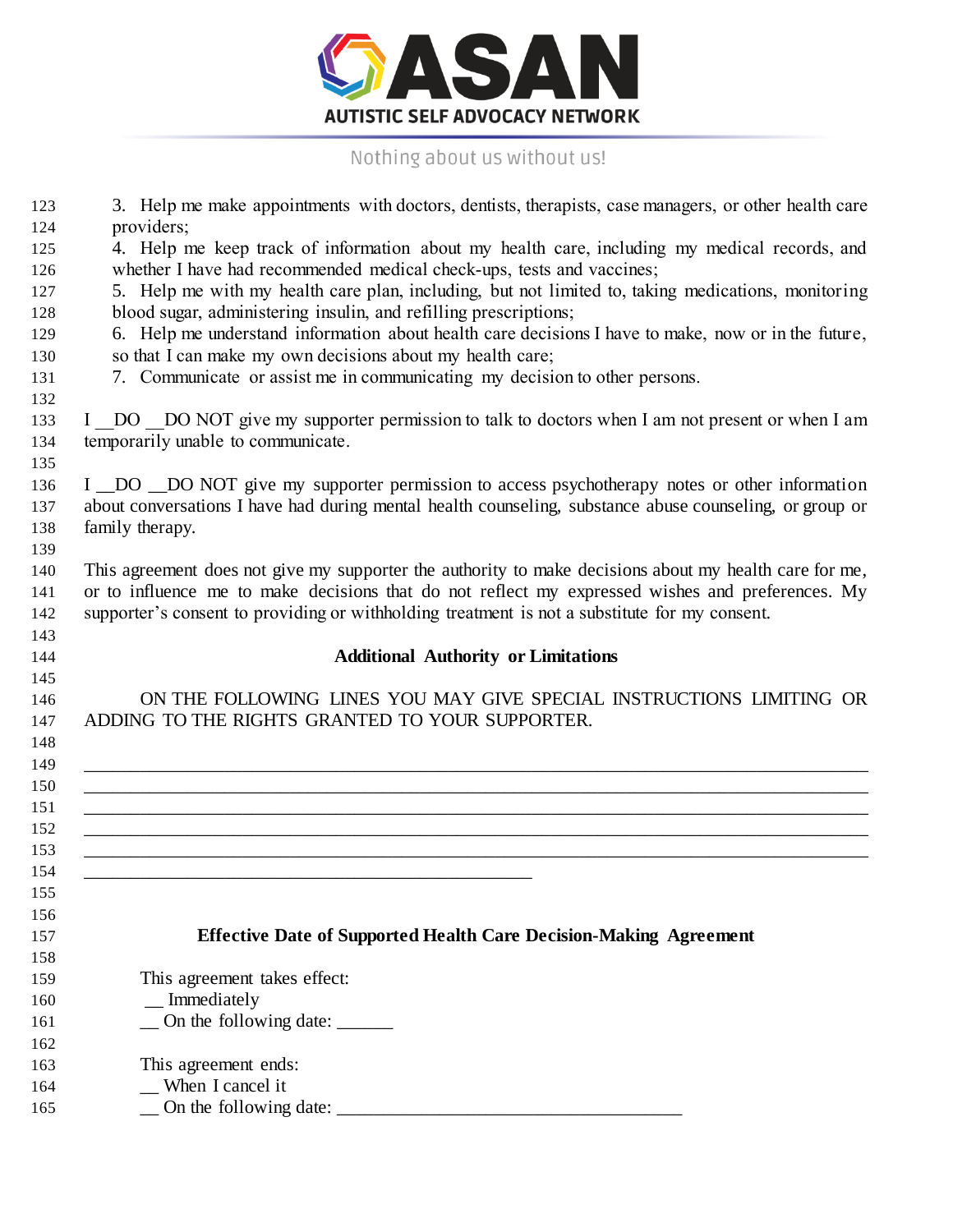

| 166        |                                                                                                    |
|------------|----------------------------------------------------------------------------------------------------|
| 167        |                                                                                                    |
| 168        | Third Party Rights Under the Supported Health Care Decision-Making Agreement                       |
| 169        |                                                                                                    |
| 170        | I agree that anyone who receives a copy of this document may act consistent with it and respect    |
| 171        | my supporter's authority to help me make my own health care decisions, except when that person has |
| 172        | actual notice that I have cancelled this agreement or want to cancel it.                           |
| 173        |                                                                                                    |
| 174        | <b>Successor Supporter</b>                                                                         |
| 175        |                                                                                                    |
| 176        | If my supporter dies, becomes unable to act as my supporter, resigns as my supporter, or refuses   |
| 177<br>178 | to act as my supporter, I want the following person to become my supporter:                        |
| 179        | Name:                                                                                              |
| 180        | Address:                                                                                           |
| 181        | Phone Number:                                                                                      |
| 182        |                                                                                                    |
| 183        | <b>Consent of Supporter</b>                                                                        |
| 184        |                                                                                                    |
| 185        | I consent to act as a supporter.                                                                   |
| 186        |                                                                                                    |
| 187        |                                                                                                    |
| 188        | (signature of supporter)<br>(printed name of supporter)                                            |
| 189        |                                                                                                    |
| 190        | <b>Signature</b>                                                                                   |
| 191        |                                                                                                    |
| 192        |                                                                                                    |
| 193        | (your signature)<br>(your printed name)                                                            |
| 194        |                                                                                                    |
| 195        |                                                                                                    |
| 196        | (witness signature)<br>(printed name of witness)                                                   |
| 197        |                                                                                                    |
|            | Signed this $\qquad \qquad$ day of $\qquad \qquad , 20$                                            |
|            |                                                                                                    |
|            | $\overline{\text{(your signature)}}$                                                               |
|            |                                                                                                    |
|            | County of $\sqrt{2}$                                                                               |
| 198        |                                                                                                    |
| 199        | This document was acknowledged before me on                                                        |
| 200<br>201 | $\frac{1}{\sqrt{1-\frac{1}{2}}}\left(\frac{1}{2}\right)$ by $\frac{1}{2}\left(\frac{1}{2}\right)$  |
|            |                                                                                                    |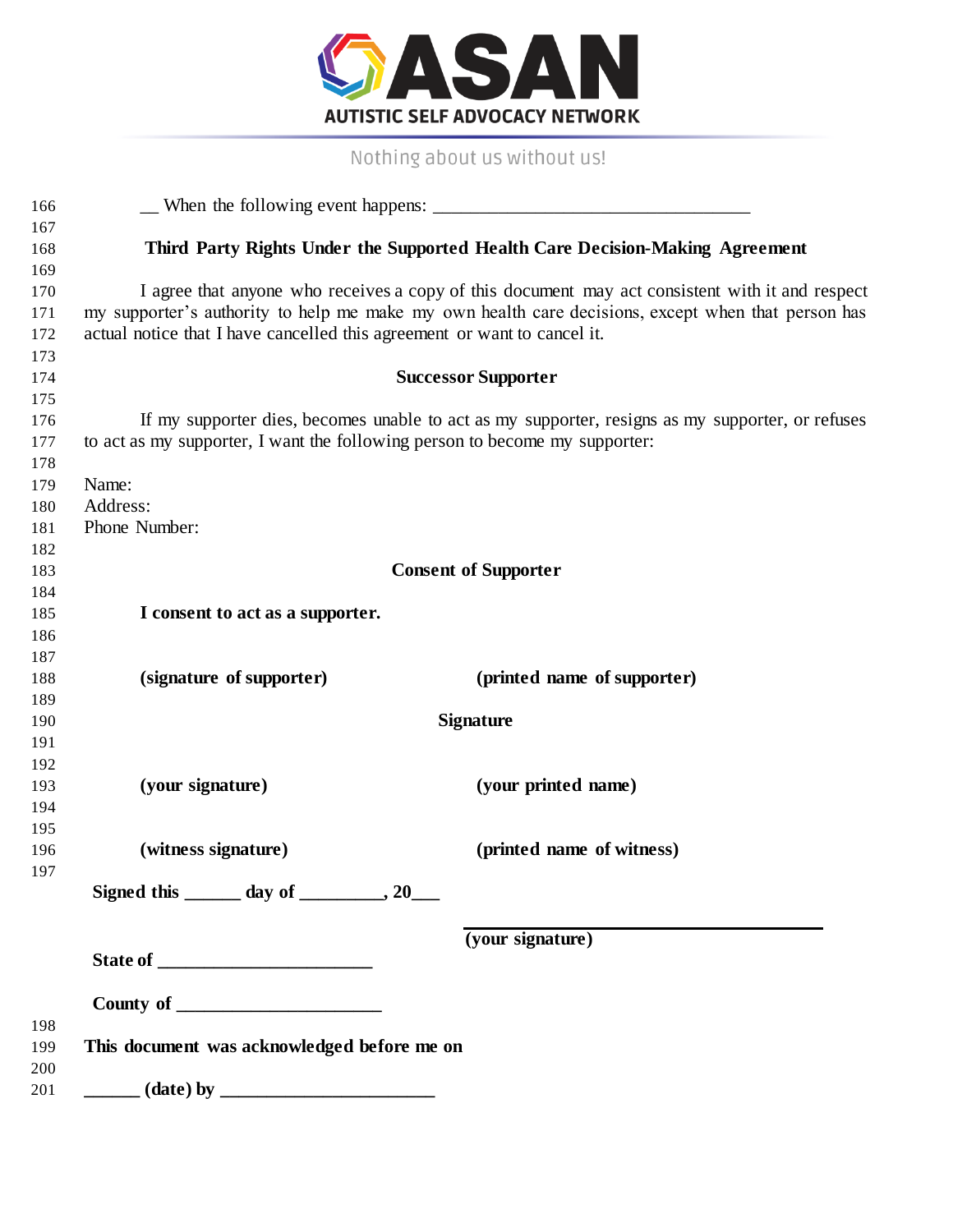

203

202 **(name of adult with a disability)**

**(signature of notary)**

**(seal, if any, of notary)**

**(printed name)**

**My commission expires: \_\_\_\_\_**

204 **WARNING: PROTECTION FOR THE ADULT WITH A DISABILITY**

205

 IF A PERSON WHO RECEIVES A COPY OR IS AWARE OF THE SUPPORTED HEALTH CARE DECISION-MAKING AGREEMENT HAS REASON TO BELIEVE THAT THE ADULT WITH A DISABILITY IS SUFFERING FROM ABUSE, NEGLECT, OR EXPLOITATION CAUSED BY THE SUPPORTER, THE PERSON MAY REPORT THE ALLEGED ABUSE, NEGLECT OR EXPLOITATION TO THE [DEPARTMENT OF FAMILY AND PROTECTIVE SERVICES] BY 211 CALLING THE ABUSE HOTLINE AT \_\_\_\_\_\_\_\_\_ OR BY EMAIL AT \_\_\_\_\_\_\_.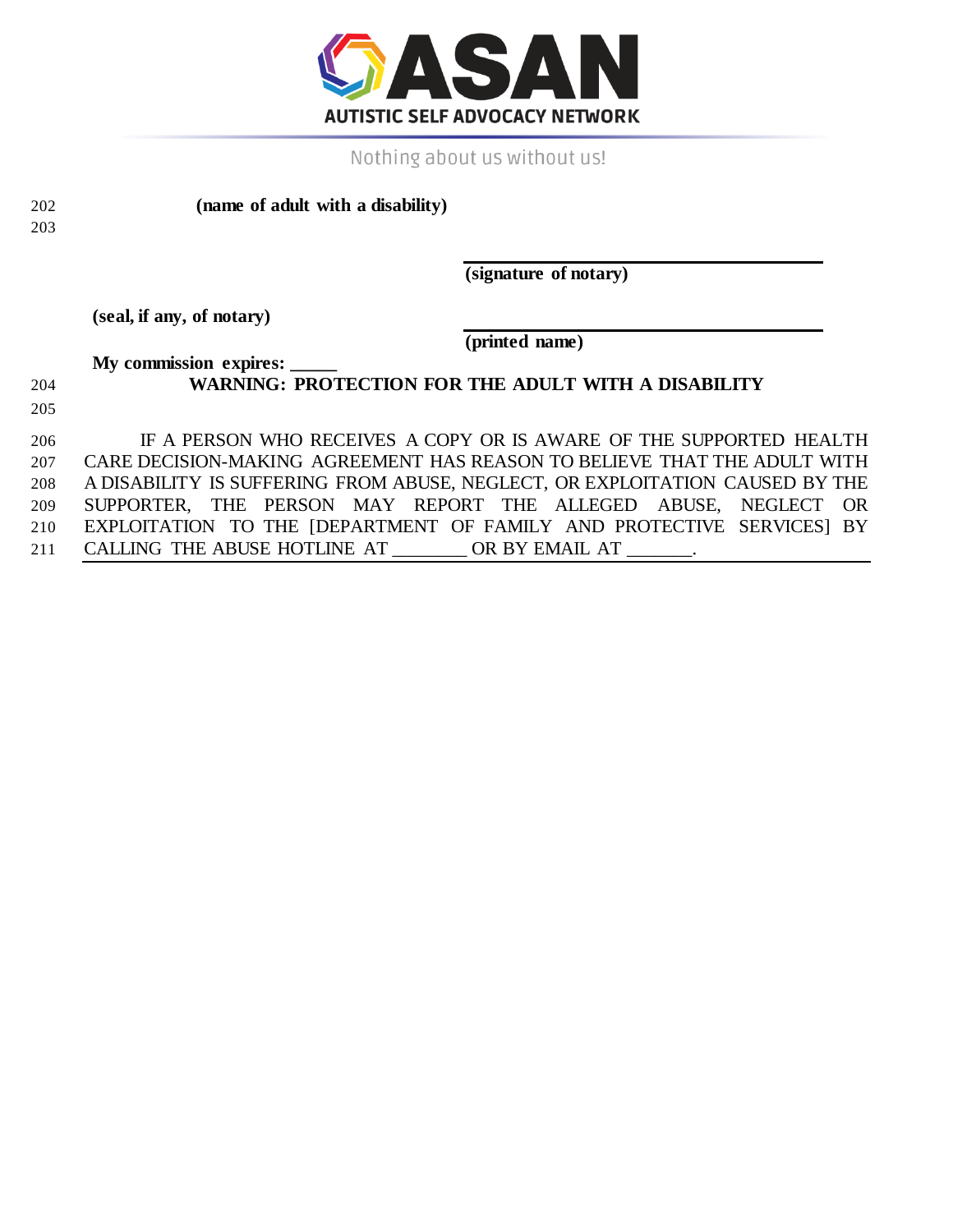

# **Sec. 6. DURATION AND EXERCISE OF SUPPORTED HEALTH CARE DECISION-MAKING AGREEMENT.**

- (a) A supporter may exercise the authority granted to the supporter in the supported health care decision-making agreement.
- (b) The supported health care decision-making agreement shall extend until terminated by either party, until the expiration date or event specified in the agreement, or until it is terminated pursuant to Section 11(b)(2) of this Chapter.
- (c) Execution of a new supported health care decision-making agreement shall not operate to revoke any prior health care decision-making agreements unless so specified in the new supported health care decision-making agreement.
- **Sec. 7. ACCESS TO PERSONAL INFORMATION.**

 (a) A supporter who is authorized to access, collect, or obtain or assist the adult with a disability in accessing, collecting, or obtaining information that is relevant to a decision referred to in a supported health care decision-making agreement is entitled to access, collect, or obtain any relevant information about the adult with a disability from any person, that is relevant to the decision, as that adult's personal representative under the Health Insurance Portability and Accountability Act (HIPAA), 42 C.F.R. § 164.502.

- (b) A public or private entity, a custodian, or organization may disclose personal information about an adult with a disability, to a supporter who is authorized under a supported health care decision-making agreement to access, collect, or obtain or assist the adult with a disability in accessing, collecting, or obtaining the information.
- (c) No public or private entity, custodian, or organization shall require an adult with a disability to complete a separate HIPAA release form or other authorization form prior to disclosing personal information about an adult with a disability to a supporter who is authorized under a supported health care decision-making agreement to access, collect, or obtain or assist the adult with a disability in accessing, collecting, or obtaining the information.
- (d) Where a supporter accesses, collects, or obtains personal information about an adult with a disability under this section, the supporter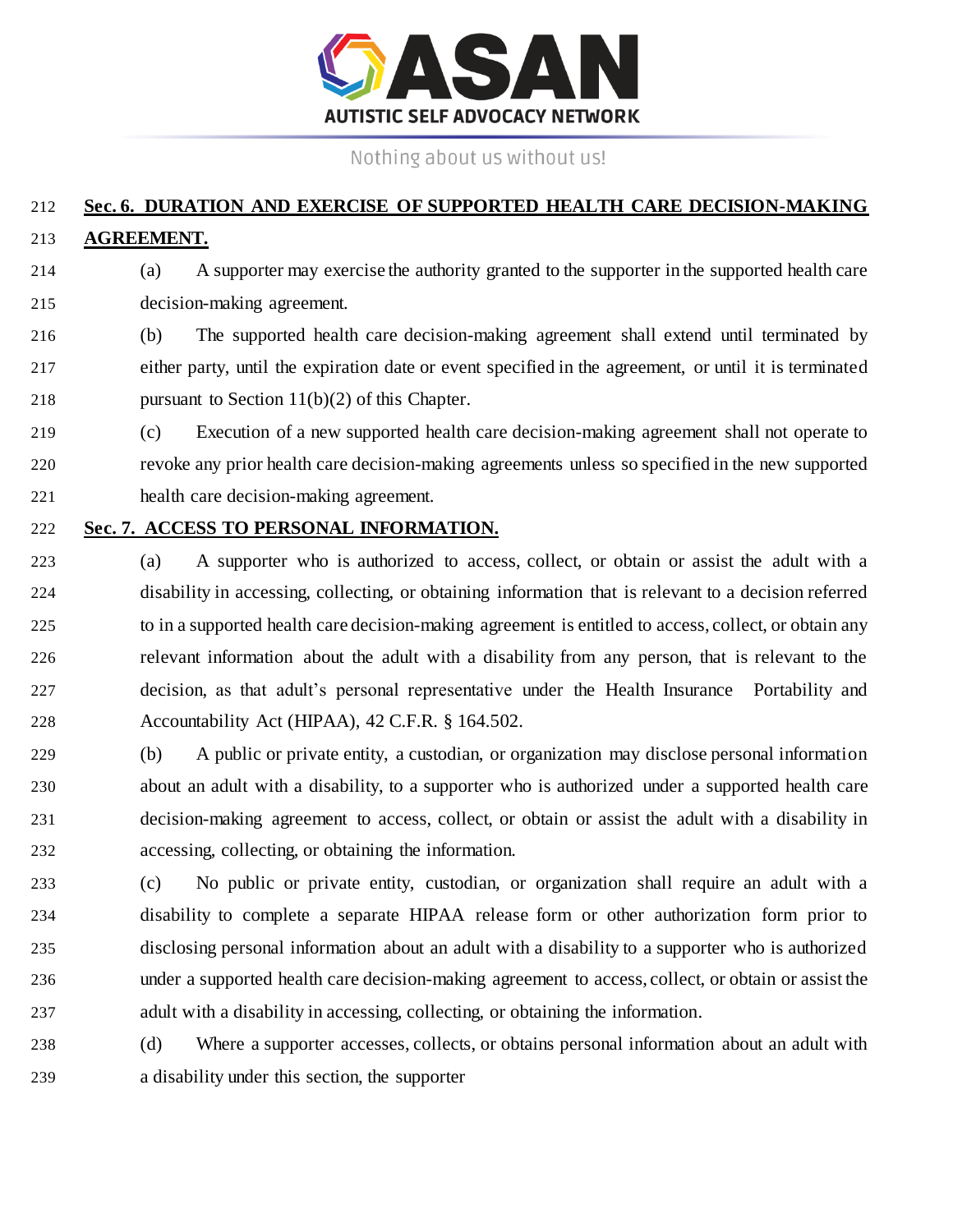

- (1) May use and disclose the information only for the purpose of exercising the authority granted to the supporter in the supported health care decision-making agreement, and
- (2) Shall take reasonable care to ensure the information is kept privileged and confidential from unauthorized access, use, or disclosure.
- (e) A supporter shall not attempt to access, collect, or obtain personal information about the adult with a disability under this section from a public or private entity, custodian, or organization other than the personal information that the supporter is entitled to access, collect, or obtain under the supported health care decision-making agreement.

# **Sec. 8. IMMUNITY FROM SUIT FOR HEALTH CARE PROVIDERS WHO ACT CONSISTENTLY WITH A SUPPORTED HEALTH CARE DECISION-MAKING AGREEMENT.**

 (a) Any health care provider that respects and acts consistently with the authority given to a supporter by a duly executed supported health care decision-making agreement, shall be immune from any action alleging that the agreement was invalid unless the entity, custodian or organization had actual knowledge or notice that the adult had revoked such authorization, that the agreement was invalid, or that the supporter had committed abuse, neglect, or exploitation as described in Section 11 of this Act.

 (b) Any health care provider that provides health care based on the consent of a person with a disability, made with supports and services provided through a duly executed supported health care decision-making agreement, shall be immune from any action alleging that the person with a disability lacked capacity to provide informed consent unless the entity, custodian or organization had actual knowledge or notice that the adult had revoked such authorization, that the agreement was invalid, or that the supporter had committed abuse, neglect, or exploitation as described in Section 11 of this Act.

 (c) Any public or private entity, custodian, or organization that discloses personal information about an adult with a disability to a supporter who is authorized to access, collect, or obtain or assist the adult with a disability in accessing, collecting or obtaining that information shall be immune from any action alleging that it improperly or unlawfully disclosed such information to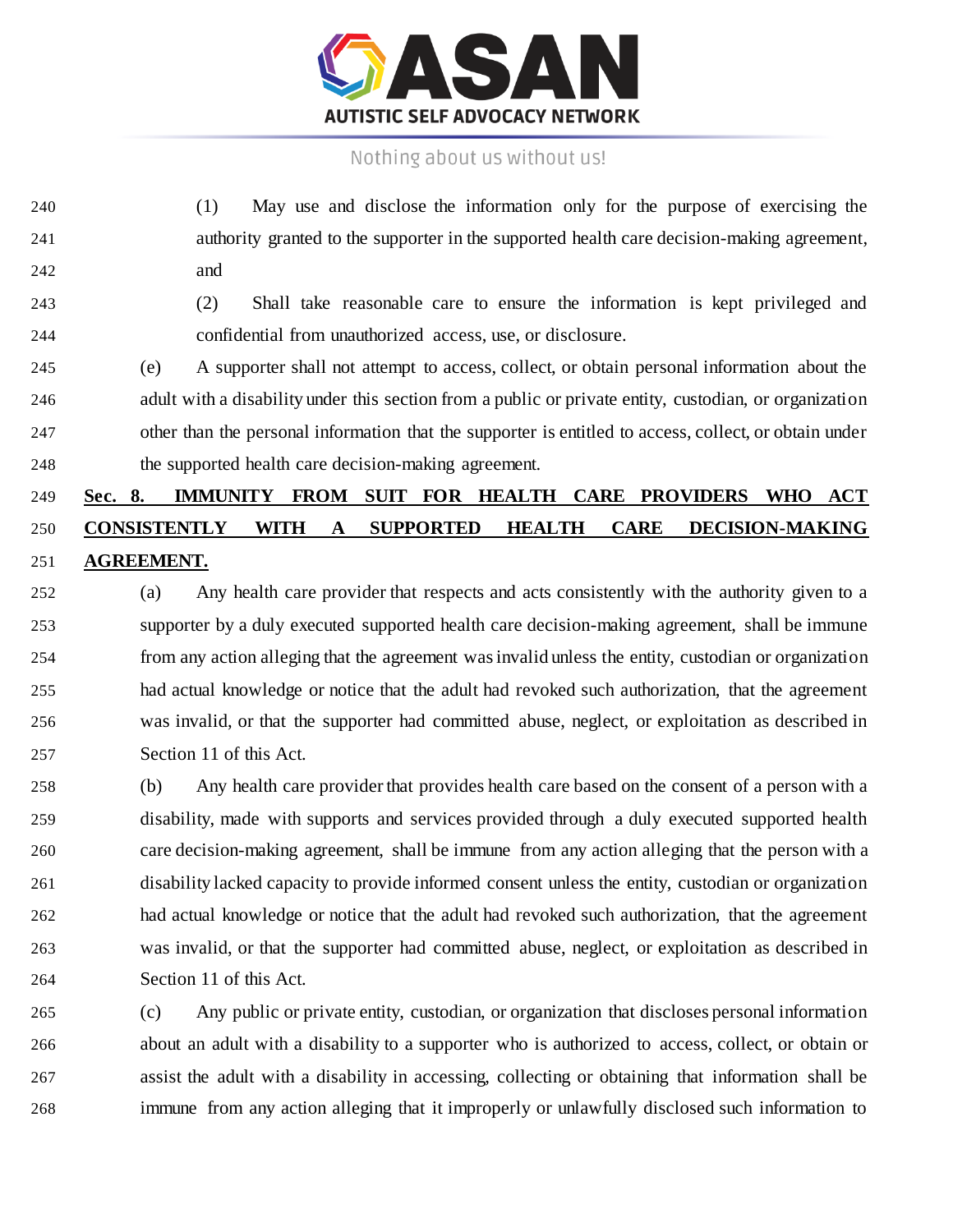

 the supporter unless the entity, custodian or organization had actual knowledge that the adult had revoked such authorization. (d) This Section shall not be construed to provide immunity from actions alleging that a health care provider: (1) Caused personal injury as a result of a negligent, reckless, or intentional act; (2) Acted inconsistently with the expressed wishes of a person with a disability; (3) Failed to provide information to either a person with a disability or his or her health care supporter that would be necessary for informed consent; or (4) Otherwise acted inconsistently with applicable law. (e) The existence or availability of a supported decision-making agreement shall not relieve a health care provider of any legal obligation to provide services to individuals with disabilities, including the obligation to provide reasonable accommodations or auxiliary aids and services, including interpretation services and communication supports, to individuals with disabilities under the Americans with Disabilities Act, 42 U.S.C. § 12182 *et seq*. **Sec. 9. FORM, SIGNING, AND WITNESSING OF SUPPORTED HEALTH CARE DECISION- MAKING AGREEMENT.** (a) A supported health care decision-making agreement must be signed voluntarily, without coercion or undue influence, by the adult with a disability and the supporter in the presence of one or more subscribing witnesses. (b) A witness must be known to the adult with a disability and able to communicate with the adult with a disability through the adult's preferred form of communication, which may include use of alternative or augmentative communication devices or use of a signed language such as American Sign Language (either with or without the assistance of a qualified interpreter). (c) A witness may not, at the time of execution, be a person who would be ineligible to act as the supporter of an adult with a disability according to Section 4 of this Act. (d) A supported health care decision-making agreement that has been executed in accordance with this Section shall be effective even if the individual: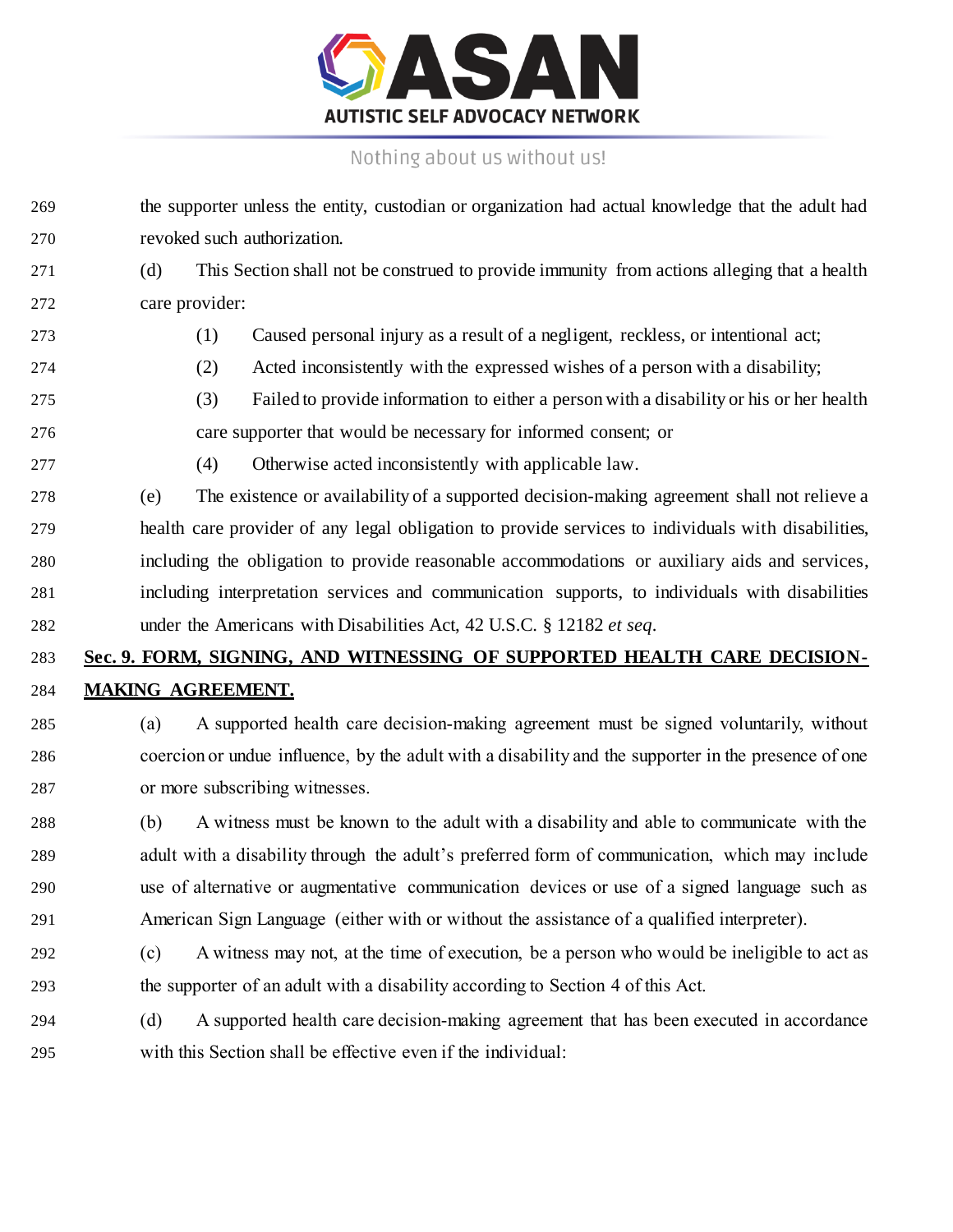

| 296 | Requires significant assistance in order to manage his or her own health care,<br>(1)                    |
|-----|----------------------------------------------------------------------------------------------------------|
| 297 | personal care, financial affairs, or legal matters; or                                                   |
| 298 | Has been or would be found by a court to lack the capacity to independently execute<br>(2)               |
| 299 | a contract.                                                                                              |
| 300 | [FOR STATES WITH ADVANCE DIRECTIVE OR HEALTH CARE PROXY<br>(e)                                           |
| 301 | REGISTRIES] A copy of a supported health care decision-making agreement that has been                    |
| 302 | executed in accordance with this Section may be submitted to [STATE ADVANCE DIRECTIVE                    |
| 303 | REGISTRY]. Nevertheless, supported health-care decision-making agreements are effective even             |
| 304 | if they have not been submitted to [STATE ADVANCE DIRECTIVE REGISTRY].                                   |
| 305 | Sec. 10. EFFECTIVE DATE OF SUPPORTED HEALTH CARE DECISION-MAKING                                         |
| 306 | <b>AGREEMENT.</b>                                                                                        |
| 307 | The agreement becomes effective on the date it is executed unless the agreement provides that it becomes |
| 308 | effective on a later date.                                                                               |
| 309 | Sec. 11. REPORTING AND INVESTIGATING ABUSE, NEGLECT, AND EXPLOITATION OF                                 |
| 310 | <u>AN ADULT WITH A DISABILITY BY THE SUPPORTER.</u>                                                      |
| 311 | If a person is a mandatory reporter of suspected abuse, neglect, or exploitation of adults<br>(a)        |
| 312 | under [state law] receives a copy or is aware of the supported health care decision-making               |
| 313 | agreement and has reason to believe that the adult with a disability is suffering from abuse, neglect,   |
| 314 | or exploitation caused by the supporter, that person shall report the alleged abuse, neglect or          |
| 315 | exploitation to the [Department of Family and Protective Services].                                      |
| 316 | Any person not described in subsection $11(a)$ may voluntarily report suspected abuse,<br>(b)            |
| 317 | neglect, or exploitation of an adult with a disability by his or her supporter under a supported health  |
| 318 | care decision-making agreement.                                                                          |
| 319 | If the [Department of Family and Protective Services] makes a final finding, including a<br>(c)          |
| 320 | disposition after an appeal, that the adult with a disability is suffering from abuse, neglect, or       |
| 321 | exploitation caused by the supporter,                                                                    |
| 322 | (1)<br>the [Department of Family and Protective Services] may offer services to the adult                |
| 323 | with a disability pursuant to ___________; and                                                           |
|     |                                                                                                          |